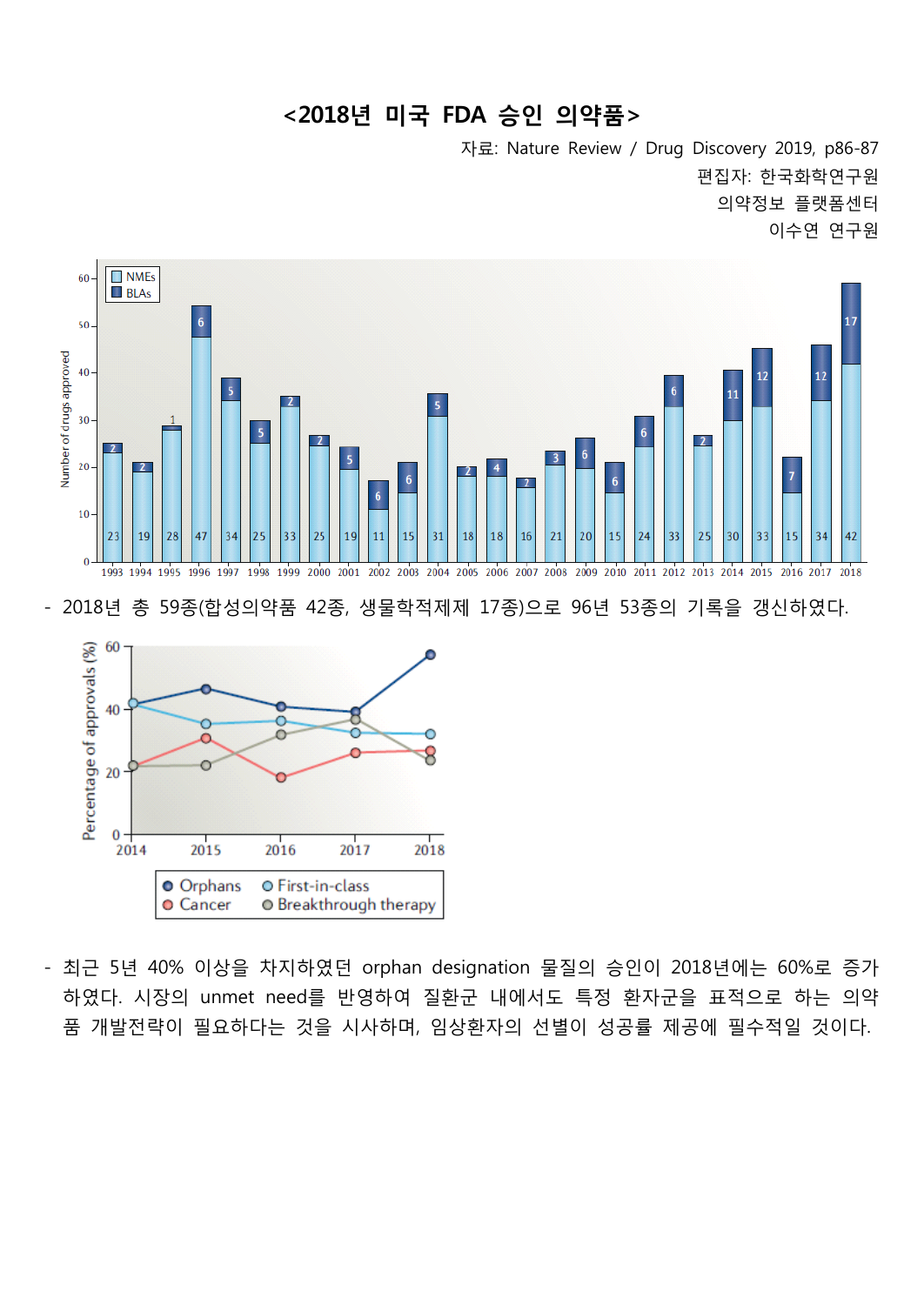| 일반명<br>(상품명)                                                                | 구조                                                               | 회사                                                 | 기전                                         | 적응증               | 심사<br>형태     |
|-----------------------------------------------------------------------------|------------------------------------------------------------------|----------------------------------------------------|--------------------------------------------|-------------------|--------------|
| Lutetium Lu<br>177 dotatate<br>(Lutathera)                                  | Lutather<br>ecular Weight: 1435 63                               | Advanced Accelerator<br>Applications/Novartis      | 소마토스타틴<br>수용체 표적<br>방사선약제                  | 위장관췌장<br>신경내분비종양  | P, O         |
| Bictegravir,<br>emtricitabine<br>and tenofovir<br>alafenamide<br>(Biktarvy) | Tenofovir alafenamide<br>Adecular Weight: 476.47                 | Gilead Sciences                                    | HIV-1 병용 저해제<br>에이즈<br>(integrase + NRTI)  |                   | $\mathsf{P}$ |
| Tezacaftor and<br>ivacaftor<br>(Symdeko)                                    |                                                                  | Vertex<br>Pharmaceuticals                          | CFTR 교정기 /<br>CFTR potentiator             | 낭포성섬유증            | P, O, B      |
| Apalutamide<br>(Erleada)                                                    | Erleada<br>Molecular Weight: 477.44                              | Johnson & Johnson                                  | 안드로겐 수용체<br>저해제                            | 전립선암              | $\mathsf{P}$ |
| Ibalizumab<br>$(Troqarzo)^{a}$                                              |                                                                  | TaiMed Biologics/<br>Theratechnologies             | CD4 항체                                     | 에이즈               | P, O, B      |
| Tildrakizumab<br>$(Ilumpa)^a$                                               |                                                                  | Sun Pharma                                         | IL-23 항체                                   | 건선                | S            |
| Fostamatinib<br>(Tavalisse)                                                 | Tavalisse<br>Molecular Weight: 580.47                            | Rigel Pharmaceuticals                              | SYK 저해제                                    | 저혈소판증             | S, O         |
| Burosumab<br>(Crysvita) <sup>a</sup>                                        |                                                                  | Ultragenyx<br>Pharmaceutical/<br>Kyowa Hakko Kirin | FGF23 항체                                   | X-염색체 연관<br>저인산혈증 | P, O, B      |
| Palonosetron<br>and<br>fosnetupitant<br>(Akynzeo IV)                        | $\mu_{\rm B}^{\rm CO}$<br>Akynzeo IV<br>Molecular Weight: 761.52 | Helsinn Group                                      | 5-HT <sub>3</sub> 수용체 길항제 /<br>NK1 수용체 길항제 | 화학요법<br>유도 구토     | S            |
| Lofexidine<br>(Lucemyra)                                                    | Lucemyra<br>Molecular Weight: 259.13                             | US WorldMeds                                       | α <sub>2</sub> -아드레날린 수용체<br>효능제           | 마약성 제제<br>금단증상    | P            |
| Erenumab<br>$(Aimovig)^a$                                                   |                                                                  | Amgen/Novartis                                     | CGRP 수용체 항체                                | 편두통               | S            |
| Sodium<br>zirconium<br>cyclosilicate<br>(Lokelma)                           |                                                                  | AstraZeneca                                        | 칼륨 바인더                                     | 고칼륨혈증             | S            |
| Avatrombopag<br>(Doptelet)                                                  | Doptelet<br>Molecular Weight: 649.65                             | Dova Pharmaceuticals                               | TPO 수용체 효능제                                | 저혈소판증             | $\mathsf{P}$ |
| Pegvaliase<br>(Palynziq) <sup>a</sup>                                       |                                                                  | <b>BioMarin</b><br>Pharmaceutical                  | PAL 대체요법                                   | 페닐케톤뇨증            | P,O          |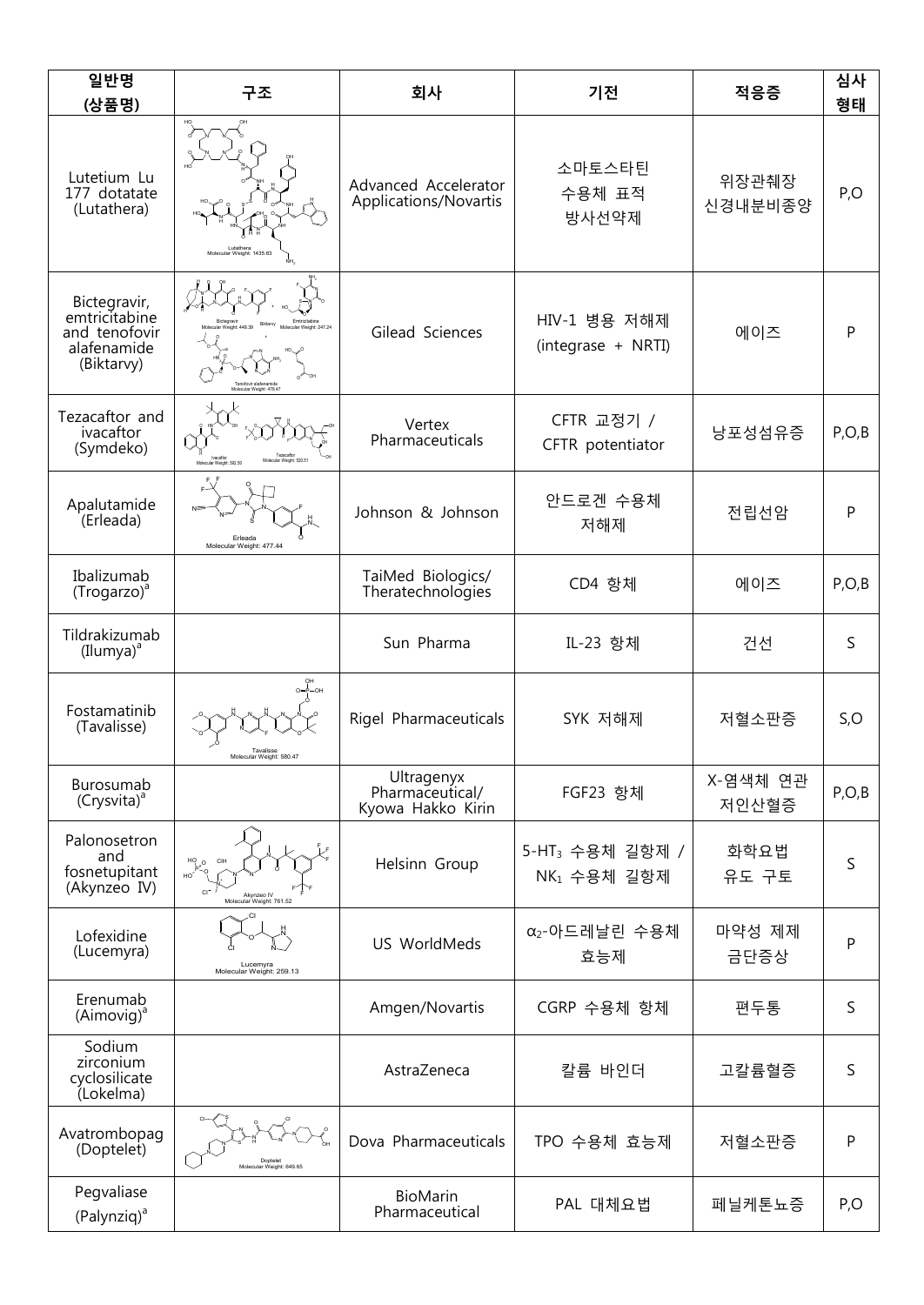| 일반명<br>(상품명)               | 구조                                                          | 회사                                                   | 기전                          | 적응증                     | 심사<br>형태    |
|----------------------------|-------------------------------------------------------------|------------------------------------------------------|-----------------------------|-------------------------|-------------|
| Baricitinib<br>(Olumiant)  | Olumiant<br>Molecular Weight: 371.42                        | Incyte/Eli Lilly                                     | JAK 저해제                     | 류마티스<br>관절염             | $\mathsf S$ |
| Moxidectin (NA)            | MA<br>Molecular Weight: 639.83                              | Medicines<br>Development<br>for Global Health        | 구충 GABA 수용체 /<br>글루탐 채널 조절제 | 사상기생충                   | P, O        |
| Cannabidiol<br>(Epidiolex) | OH<br>нP<br>HO<br>Epidiolex<br>Molecular Weight: 314.47     | GW Pharmaceuticals                                   | 카나비노이드                      | 드라베 /<br>레녹스-가스토<br>증후군 | P, O        |
| Plazomicin<br>(Zemdri)     | $H_2N$<br>Zemdri<br>Molecular Weight: 592.69                | Achaogen                                             | 아미노글리코사이드<br>항생제            | 요로감염                    | P           |
| Binimetinib<br>(Mektovi)   | Mektovi<br>Molecular Weight: 441.23                         | Array BioPharma                                      | MEK 저해제                     | 흑색종                     | S, O        |
| Encorafenib<br>(Braftovi)  | H<br>$0 = S = 0$<br>Braftovi<br>Molecular Weight: 540.01    | Array BioPharma                                      | BRAF 저해제                    | 흑색종                     | S, O        |
| Tecovirimat<br>(TPOXX)     | TPOXX<br>Molecular Weight: 376.34                           | SIGA Technologies                                    | 바이러스 p37단백질<br>저해제          | 천연두(생화학<br>테러방지용)       | P, O        |
| Ivosidenib<br>(Tibsovo)    | Tibsovo<br>Molecular Weight: 582.97                         | Agios<br>Pharmaceuticals                             | IDH1 저해제                    | 급성 골수성<br>백혈병           | P, O        |
| Tafenoquine<br>(Krintafel) | $\sum_{r=1}^{r-1}$<br>Krintafel<br>Molecular Weight: 463.50 | Medicines for<br>Malaria Venture/<br>GlaxoSmithKline | 8-아미노퀴놀린<br>항말라리아           | 말라리아                    | P, O, B     |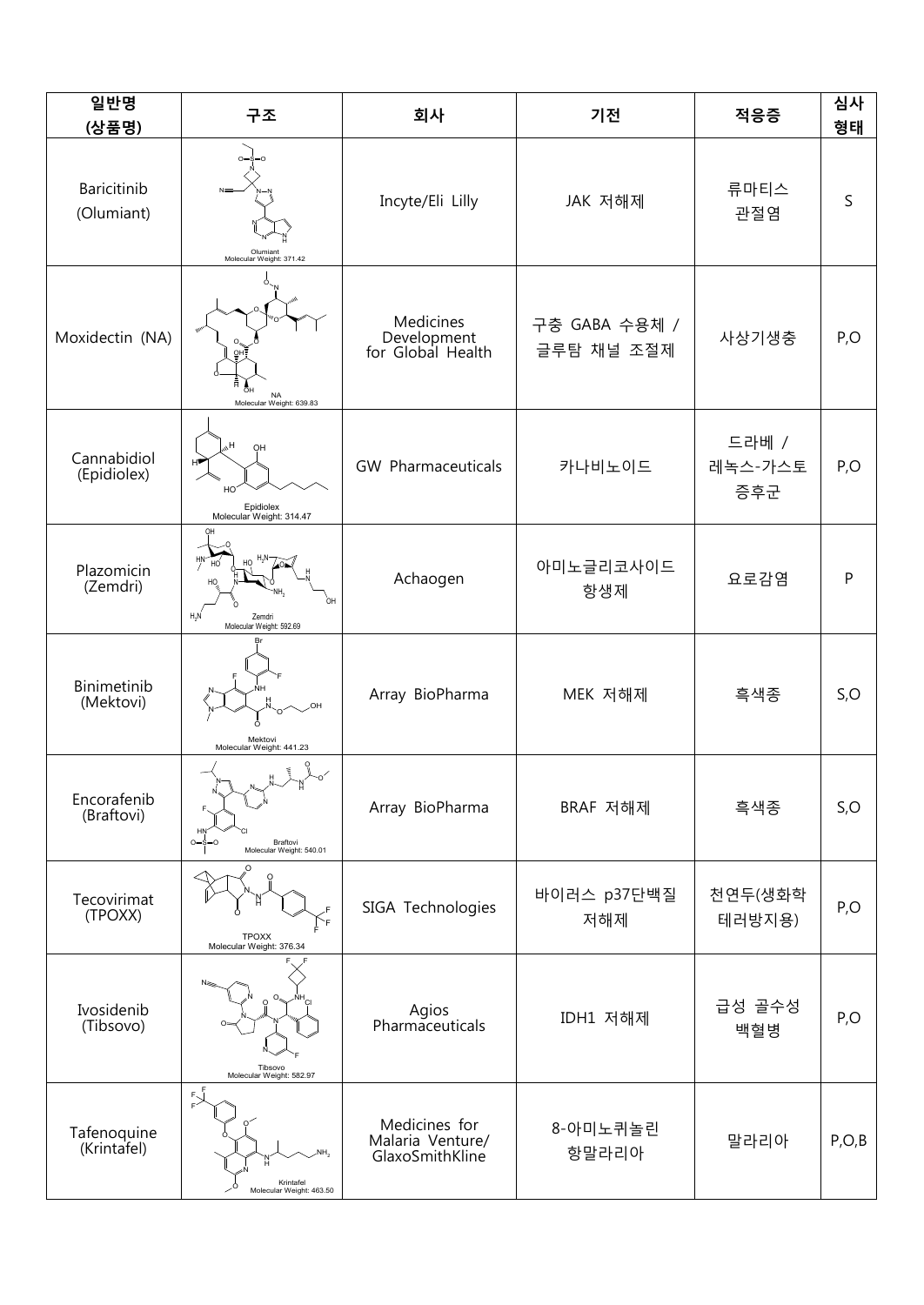| 일반명<br>(상품명)                                                                    | 구조                                                                                               | 회사                            | 기전                              | 적응증             | 심사<br>형태     |  |
|---------------------------------------------------------------------------------|--------------------------------------------------------------------------------------------------|-------------------------------|---------------------------------|-----------------|--------------|--|
| Elagolix sodium<br>(Orilissa)                                                   | $Na+$<br>$\Omega$<br>Orilissa<br>Molecular Weight: 653.58                                        | AbbVie                        | GnRH 수용체 길항제                    | 자궁내막증           | $\mathsf{P}$ |  |
| Fish oil<br>triglycerides<br>(Omegaven)                                         |                                                                                                  | Fresenius                     | 지방산 혼합물                         |                 | P, O         |  |
| Lusutrombopag<br>(Mulpleta)                                                     | Mulpleta<br>Molecular Weight: 591.54                                                             | Shionogi                      | TPO 수용체 효능제                     | 저혈소판증           | $\mathsf{P}$ |  |
| Mogamulizumab<br>(Poteligeo) <sup>a</sup>                                       |                                                                                                  | Kyowa Hakko Kirin             | CCR4 항체                         | 여포성 림프종         | P, O, B      |  |
| Patisiran<br>(Onpattro)                                                         |                                                                                                  | Alnylam<br>Pharmaceuticals    | TTR siRNA                       | 다발성 신경증         | P, O, B      |  |
| Segesterone<br>acetate and<br>ethinyl estradiol<br>vaginal system<br>(Annovera) | Ethinyl estradiol<br>Molecular Weight: 296.41<br>Segesterone acetate<br>Molecular Weight: 370.49 | TherapeuticsMD                | 프로게스틴과<br>에스트로겐<br>복합 호르몬 피임제   | 피임              | $\mathsf S$  |  |
| Migalastat<br>(Galafold)                                                        | Ω⊢<br>OН<br>HO<br>OH<br>Galafold<br>Molecular Weight: 163.17                                     | Amicus<br>Therapeutics        | α-갈락토시다아제<br>조절체                | 파브리병            | P, O, A      |  |
| Stiripentol<br>(Diacomit)                                                       | OН<br>Diacomit<br>Molecular Weight: 234.30                                                       | <b>Biocodex</b>               | GABA 재흡수 저해제                    | 드라베 증후군         | P, O         |  |
| Cenegermin<br>$(Oxe\bar{v}ate)^a$                                               |                                                                                                  | Dompé                         | 재조합 NGF                         | 신경영양<br>각막염     | P, O, B      |  |
| Lanadelumab<br>(Takhzyro) <sup>a</sup>                                          |                                                                                                  | Dyax/Shire                    | 칼리크레인 항체                        | 유전성<br>혈관부종     | P, O, B      |  |
| Eravacycline<br>(Xeráva)                                                        | י<br> ⊮ף<br>Xerava<br>Molecular Weight: 558.56                                                   | Tetraphase<br>Pharmaceuticals | 테트라사이클린<br>항생제                  | 복합성 복부 내<br>감염증 | $\mathsf{P}$ |  |
| Doravirine<br>(Pifeltro)                                                        | Pifeltro<br>Molecular Weight: 425.75                                                             | Merck & Co.                   | 비뉴클레오사이드<br>역전사효소<br>저해제(NNRTI) | 에이즈             | $\mathsf S$  |  |
| Moxetumomab<br>pasudotox<br>(Lumoxiti) <sup>a</sup>                             |                                                                                                  | AstraZeneca                   | CD22 항체-약물<br>결합제(ADC)          | 모발세포<br>백혈병     | P, O         |  |
| Fremanezumab<br>$(Ajovy)^a$                                                     |                                                                                                  | Teva                          | CGRP 항체                         | 편두통             | $\mathsf{P}$ |  |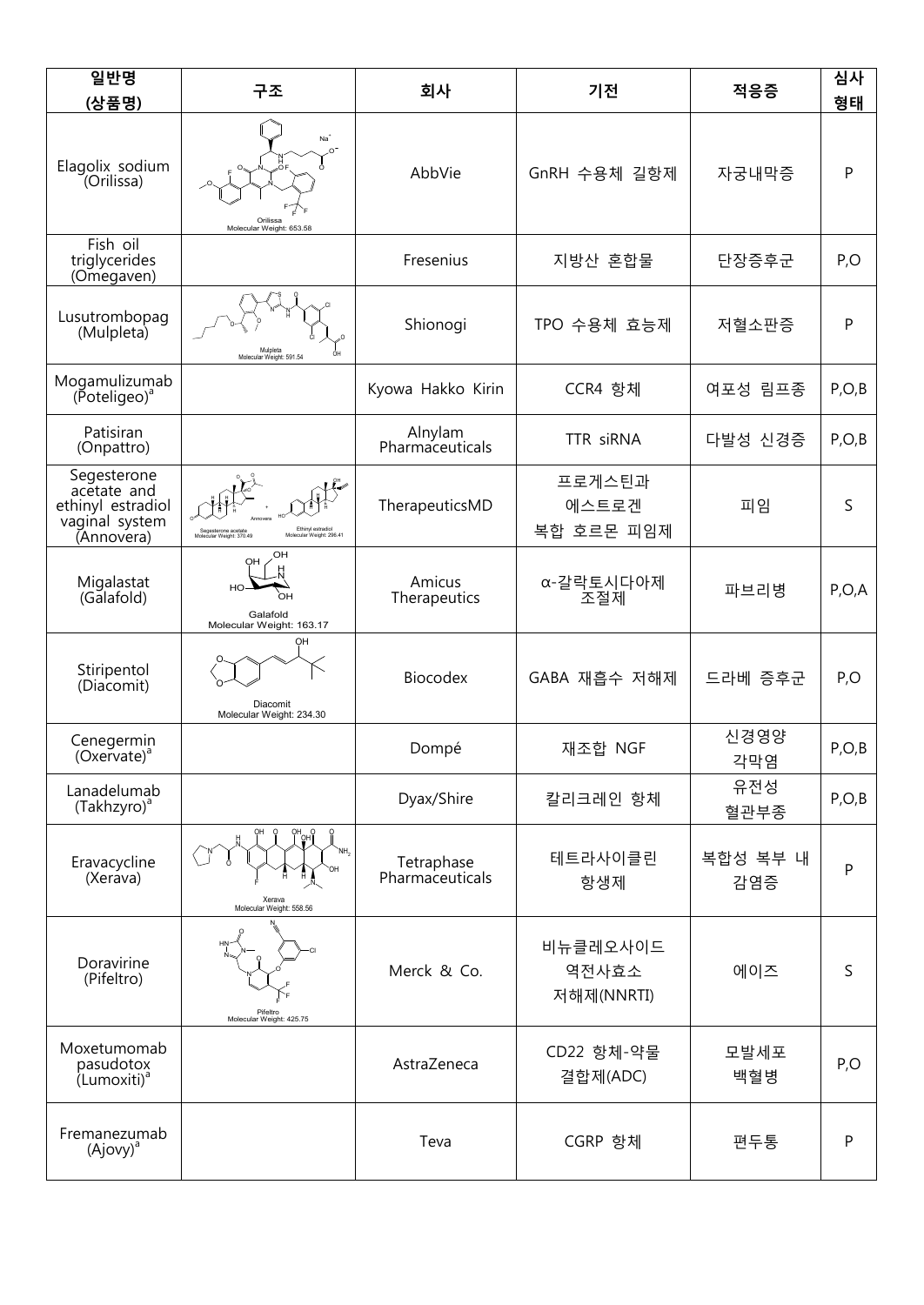| 일반명<br>(상품명)                            | 구조                                                                             | 회사                                | 기전                        | 적응증                 | 심사형<br>태   |
|-----------------------------------------|--------------------------------------------------------------------------------|-----------------------------------|---------------------------|---------------------|------------|
| Duvelisib<br>(Copiktra)                 | Copiktra<br>Molecular Weight: 416.87                                           | Verastem                          | PI3k 저해제                  | 만성<br>림프구성<br>백혈병   | P, O, A    |
| Galcanezumab<br>(Emgality) <sup>a</sup> |                                                                                | Eli Lilly                         | CGRP 항체                   | 편두통                 | S          |
| Dacomitinib<br>(Vizimpro)               | Vizimpro<br>Molecular Weight: 469.95                                           | Pfizer                            | EGFR 저해제                  | 비소세포<br>폐암          | P, O       |
| Cemiplimab<br>(Libtayo) <sup>a</sup>    |                                                                                | Regeneron/<br>Sanofi              | PD1 항체                    | 표재성<br>편평세포<br>암종   | P, B       |
| Sarecycline<br>(Seysara)                | OH<br>OH<br>  OH<br> <br>Ö<br>'NH.<br>Ħ<br>Seysara<br>Molecular Weight: 487.51 | Allergan                          | 테트라사이클린<br>항생제            | 심상성 좌창              | S          |
| Omadacycline<br>(Nuzyra)                | ╱<br>Nuzyra<br>Molecular Weight: 556.66                                        | Paratek<br>Pharmaceuticals        | 테트라사이클린<br>항생제            | 피부 및<br>피부조직<br>감염증 | P          |
| Elapegademase<br>(Revcovi) <sup>a</sup> |                                                                                | Leadiant<br><b>Biosciences</b>    | 재조합<br>아데노신탈아미노효소         | 유전성<br>면역결핍         | P, O       |
| Inotersen<br>(Tegsedi)                  |                                                                                | Ionis<br>Pharmaceuticals          | TTR 안티센스<br>올리고뉴클레오타이드    | 다발성<br>신경증          | P, O       |
| Talazoparib<br>(Talzenna)               | Talzenna<br>Molecular Weight: 380.36                                           | Pfizer                            | PARP 저해제                  | 유방암                 | P          |
| Baloxavir<br>marboxil<br>(Xofluza)      | Xofluza<br>Molecular Weight: 571.55                                            | Shionogi/Roche                    | 중합효소 산성<br>엔도뉴클레아제<br>억제제 | 인플루엔자               | P          |
| Lorlatinib<br>(Lorbrena)                | llin<br>$H_2N$<br>Lorbrena<br>Molecular Weight: 406.42                         | Pfizer                            | ALK와 ROS1 저해제             | 비소세포<br>폐암          | P, O, B, A |
| Revefenacin<br>(Yupelri)                | Yupelr<br>Molecular Weight: 597.76                                             | Theravance<br>Biopharma/<br>Mylan | 장작용 근육 수용체<br>길항제         | 만성 폐쇄성<br>폐질환       | S          |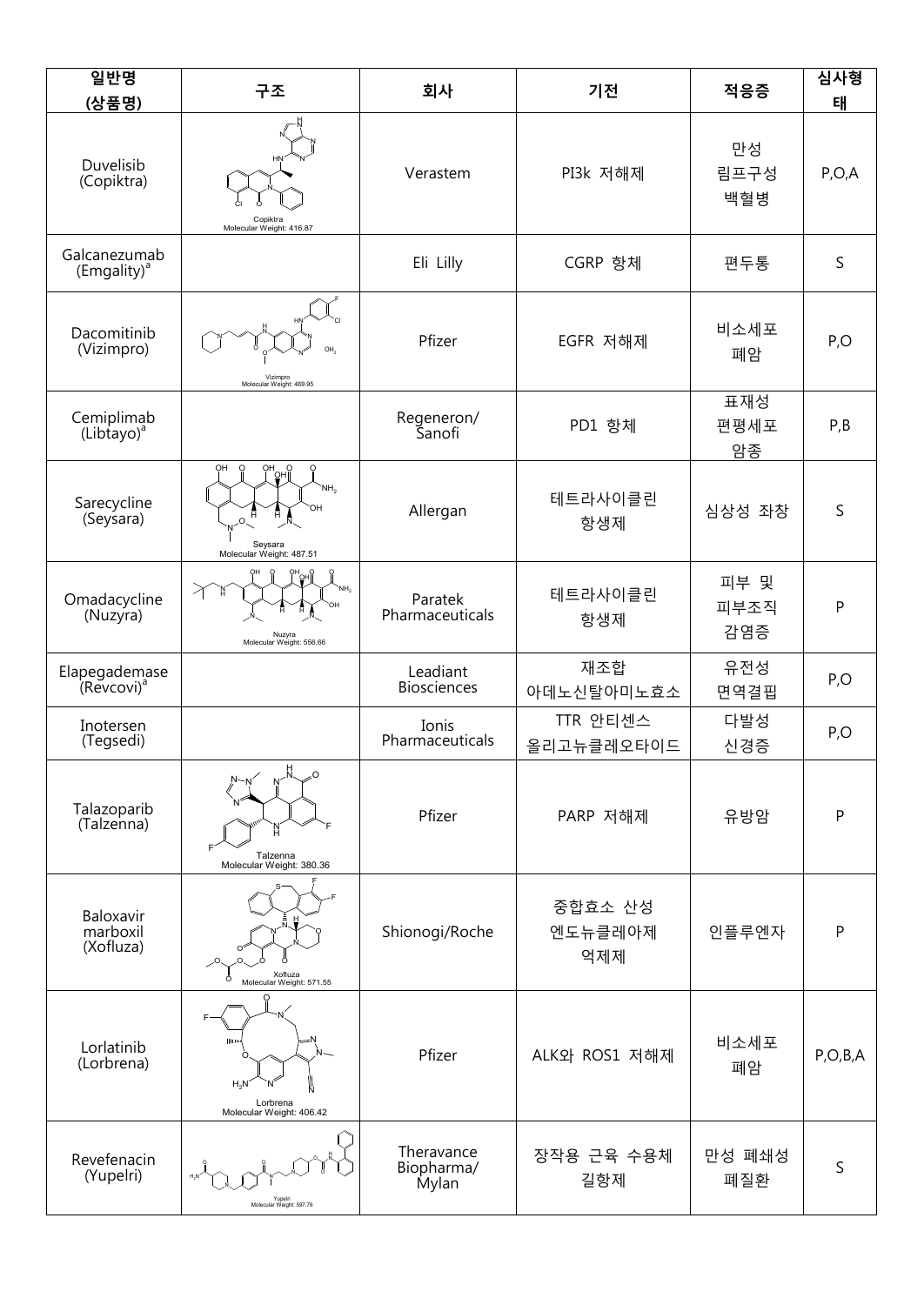| 일반명<br>(상품명)                                     | 구조                                                                                  | 회사                          | 기전                             | 적응증                    | 심사형<br>태   |
|--------------------------------------------------|-------------------------------------------------------------------------------------|-----------------------------|--------------------------------|------------------------|------------|
| Rifamycin<br>(Aemcolo)                           | Rifamycin SV<br>Molecular Weight: 697.78<br>Rifamycin B<br>Molecular Weight: 829.67 | Cosmo<br>Technologies       | 항결핵제                           | 여행자 설사                 | P          |
| Emapalumab<br>(Gamifant) <sup>a</sup>            |                                                                                     | Novimmune                   | γ-인터페론 차단 항체                   | 림프조직구<br>증식증           | P, O, B    |
| Glasdegib<br>(Daurismo)                          | Daurismo<br>Molecular Weight: 374.45                                                | Pfizer                      | 헤지호그 경로 저해제                    | 급성 골수성<br>백혈병          | P, O       |
| Larotrectinib<br>(Vitrakvi)                      | HO<br>Ő<br>Vitrakvi<br>Molecular Weight: 428.44                                     | Loxo<br>Oncology/Bayer      | <b>TRKA, TRKB와 TRKC</b><br>저해제 | 성인/소아<br>고형암           | P, O, B, A |
| Gilteritinib<br>(Xospata)                        | O <sup>2</sup><br>NH.<br>Xospata<br>Molecular Weight: 552.72                        | Astellas                    | FLT3 저해제                       | 급성 골수성<br>백혈병          | P, O, B    |
| Amifampridine<br>(Firdapse)                      | NH <sub>2</sub><br>$\mathcal{N}H_2$<br>Firdapse<br>Molecular Weight: 109.13         | Catalyst<br>Pharmaceuticals | 칼륨 채널 차단제                      | 램버트-이튼<br>근무력<br>증후군   | P, O       |
| Prucalopride<br>(Motegrity)                      | CI-<br>$H_2N$<br>Motegrity<br>Molecular Weight: 367.87                              | Shire/Takeda                | 5-HT <sub>4</sub> 수용체 효능제      | 만성 특발성<br>변비           | S          |
| Calaspargase<br>pegol<br>(Asparlas) <sup>a</sup> |                                                                                     | Servier                     | 아스파라긴 특이 효소                    | 급성<br>림프구성<br>백혈병      | S, O       |
| Ravulizumab<br>(Ultomiris) <sup>a</sup>          |                                                                                     | Alexion                     | 보체 저해제                         | 발작성 야간<br>혈색 소뇨증       | S, O       |
| Tagraxofusp<br>(Elzonris) <sup>a</sup>           |                                                                                     | Stemline<br>Therapeutics    | IL-3와 디프테리아<br>독소융합 단백질        | 모구형질<br>세포양수지상<br>세포종양 | P, O, B    |

자료 : Nature Review / Drug Discovery 2019, p86-87

\* A: Accelerated approval, B: Breakthrough designation, O: Orphan designation,

P: Priority review, S: Standard review, <sup>a</sup> : Biologic therapy.